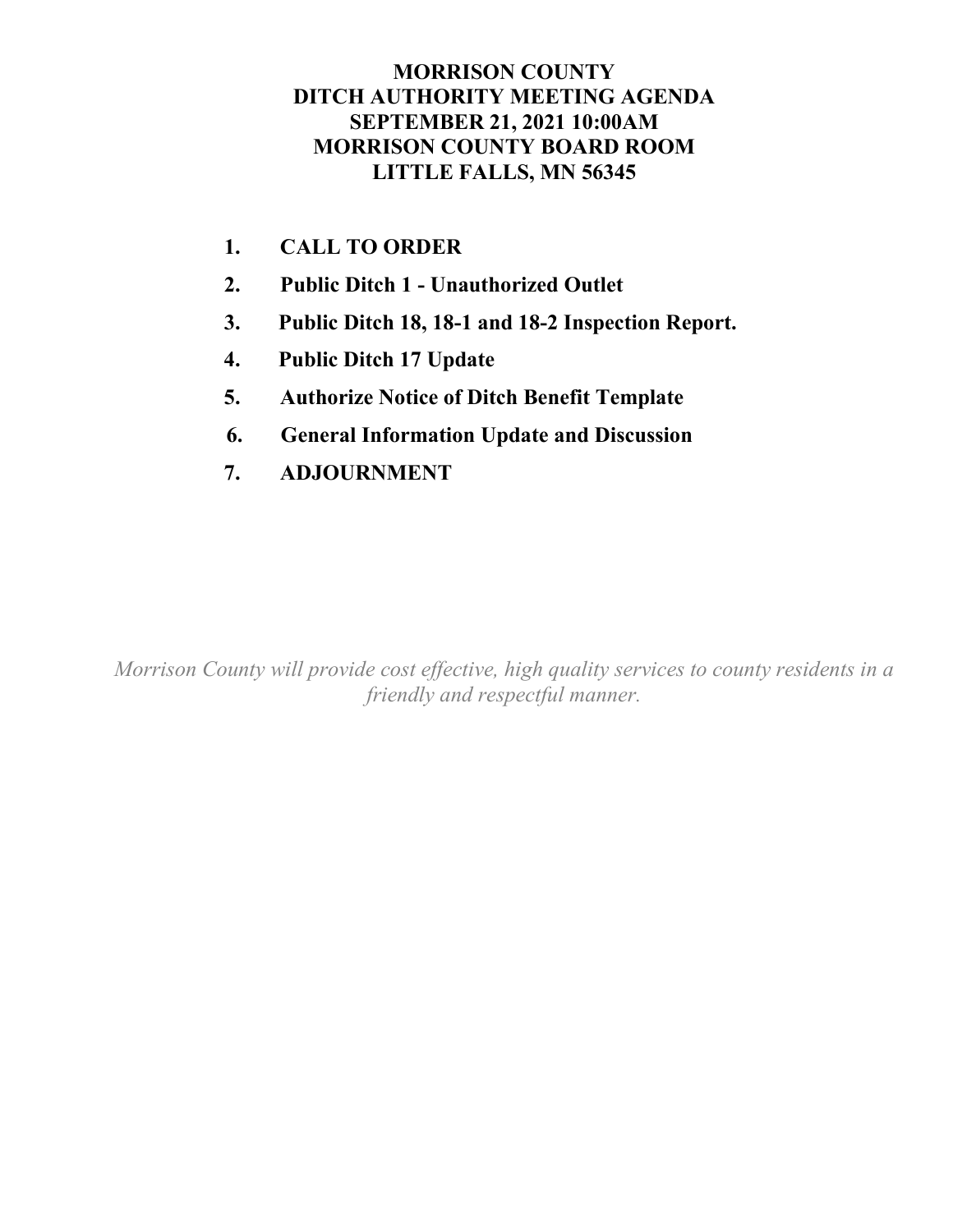Drainage Authority Board Official Minutes JULY 20, 2021 PAGE 1 of 1

The meeting was held at the County Board Room, in Little Falls, MN, and was called to order at 11:50 a.m. by Chairman Wilson.

**Members present:** Commissioners Randy Winscher, Jeff Jelinski, Mike Wilson, Greg Blaine, and Mike LeMieur.

**Staff present:** Deb Gruber, Steve Backowski, Chelsey Robinson, and Tabitha Maher.

**Others present:**

## **APPROVE THE DRAINAGE AUTHORITY BOARD MINUTES**

A motion was made by Commissioner Winscher, seconded by Commissioner LeMieur and carried unanimously to approve the Drainage Authority Board Minutes for June 8th, 2021.

## **DITCH 17**

Public comment was received and presented by Chelsey Robinson, County Auditor/Treasurer and Steve Backowski, County Engineer.

A motion was made by Commissioner Jelinski, seconded by Commissioner LeMieur and carried unanimously to authorize the County Engineer to move forward with repairs for Ditch #17.

# **ADJOURNMENT**

A motion was made by Commissioner LeMieur, seconded by Commissioner Jelinski and carried unanimously to adjourn the meeting at 12:15 pm.

Mike Wilson, Chairman

\_\_\_\_\_\_\_\_\_\_\_\_\_\_\_\_\_\_\_\_\_\_\_\_\_\_\_\_\_\_\_\_\_\_\_\_\_\_ Tabitha Maher, Deputy Clerk to the County Board

\_\_\_\_\_\_\_\_\_\_\_\_\_\_\_\_\_\_\_\_\_\_\_\_\_\_\_\_\_\_\_\_\_\_\_\_\_\_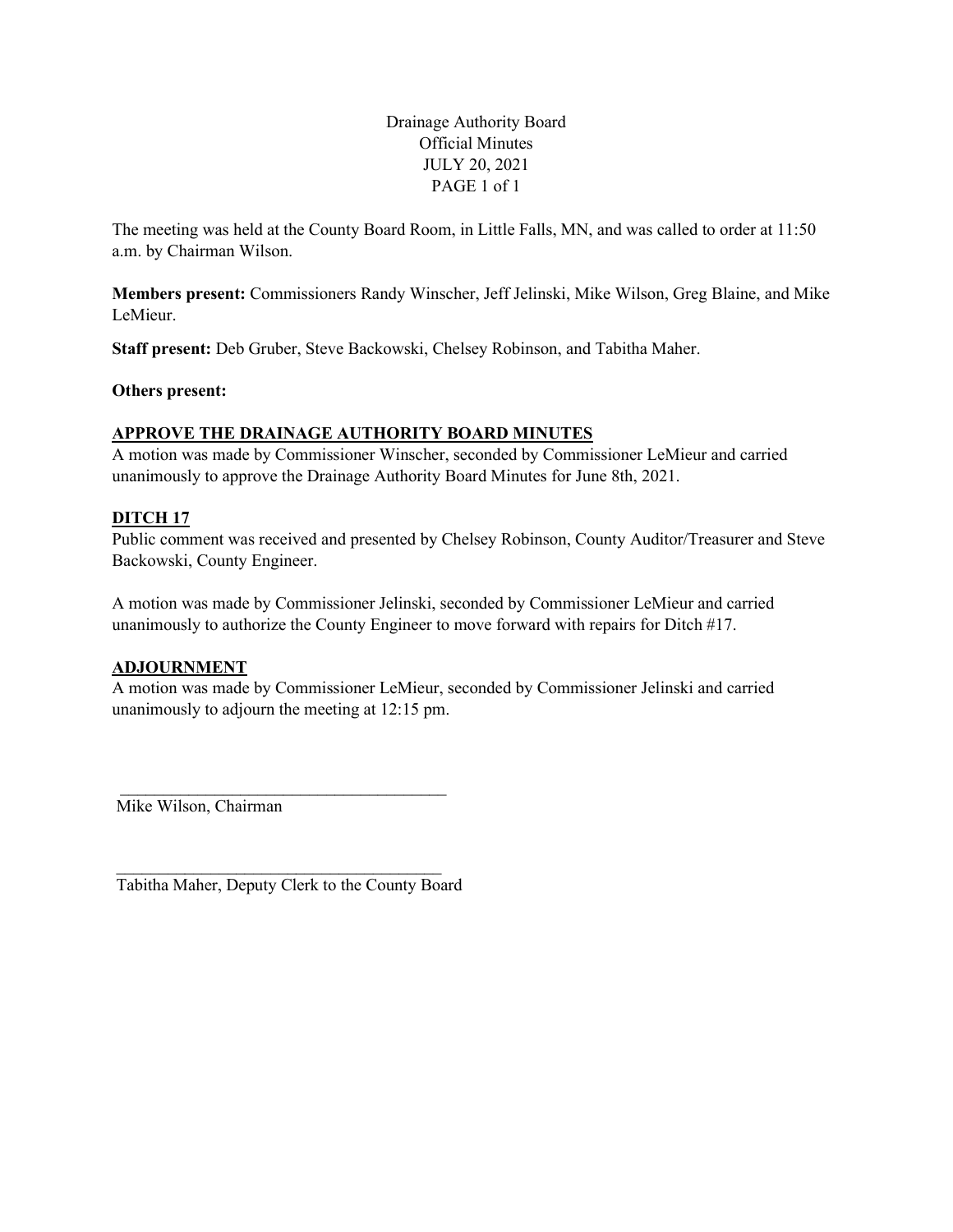# **Steve Backowski**

| From:               | Cathy Theis <ctheis@rinkenoonan.com></ctheis@rinkenoonan.com> |
|---------------------|---------------------------------------------------------------|
| Sent:               | Monday, August 16, 2021 1:44 PM                               |
| To:                 | Steve Backowski                                               |
| Cc                  | Kurt Deter                                                    |
| Subject:            | 15882-0013: Unauthorized Outlet                               |
| <b>Attachments:</b> | MN Statutes 103E.pdf                                          |
|                     |                                                               |

Public Ditch 1

**Caution:** This message has originated from outside from an **External Source**. Please use proper judgment and caution when opening attachments, clicking links, or responding to this email.

Hi Steve - See message from Kurt. If you have any questions, do not hesitate to contact Kurt.

Hi Steve:

Attached is Minnesota Statutes 103E.401 concerning use of a drainage system from unassessed property. If it gets resolved with a simple letter, it is probably just a cost that the drainage system incurs. However, under subd. 7, if we have to enforce by blocking the drainage or approving a petition for an outlet, we would likely make the outlet fee such that it at least covered the expenses of bringing the outlet into compliance. The statute in several instances never makes it exactly clear who pays expenses, but for unauthorized outlets, if the landowner petitions into the system, we will make sure the outlet fee covers all expenses, as no one else in the system should have to be paying anything. If you have any questions, please contact me.

Kurt

Cathy Theis Legal Secretary

RINKE NOONAN Suite 300, US Bank Plaza P.O. Box 1497 St. Cloud, MN 56302 (320) 251-6700 Office (320) 656-3500 Fax

website | email | map



# $Linkedm<sub>e</sub>$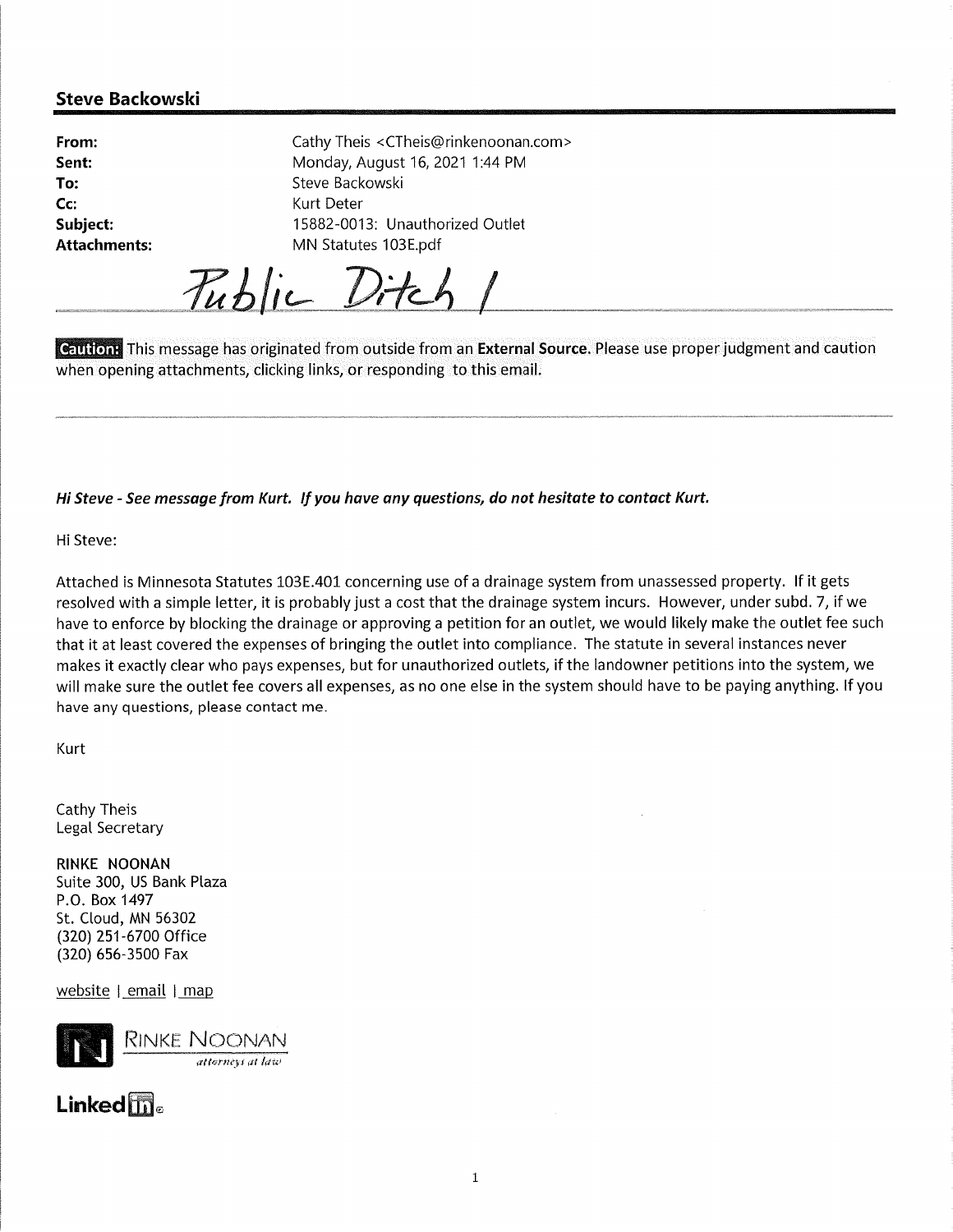# Beacon™ Morrison County, MN



Disclaimer: The maps and data available for access at this website are provided "as is" without warranty or any representation of accuracy, timeliness, or completeness. There are no warranties, expressed or implied, as to the appropriate use of the maps and data or the fitness for a particular purpose. The maps and associated data at this website do not represent a survey. No liability is assumed for the accuracy of the data delineated on any map, either expressed or implied.

Date created: 9/17/2021 Last Data Uploaded: 9/16/2021 7:44:40 PM

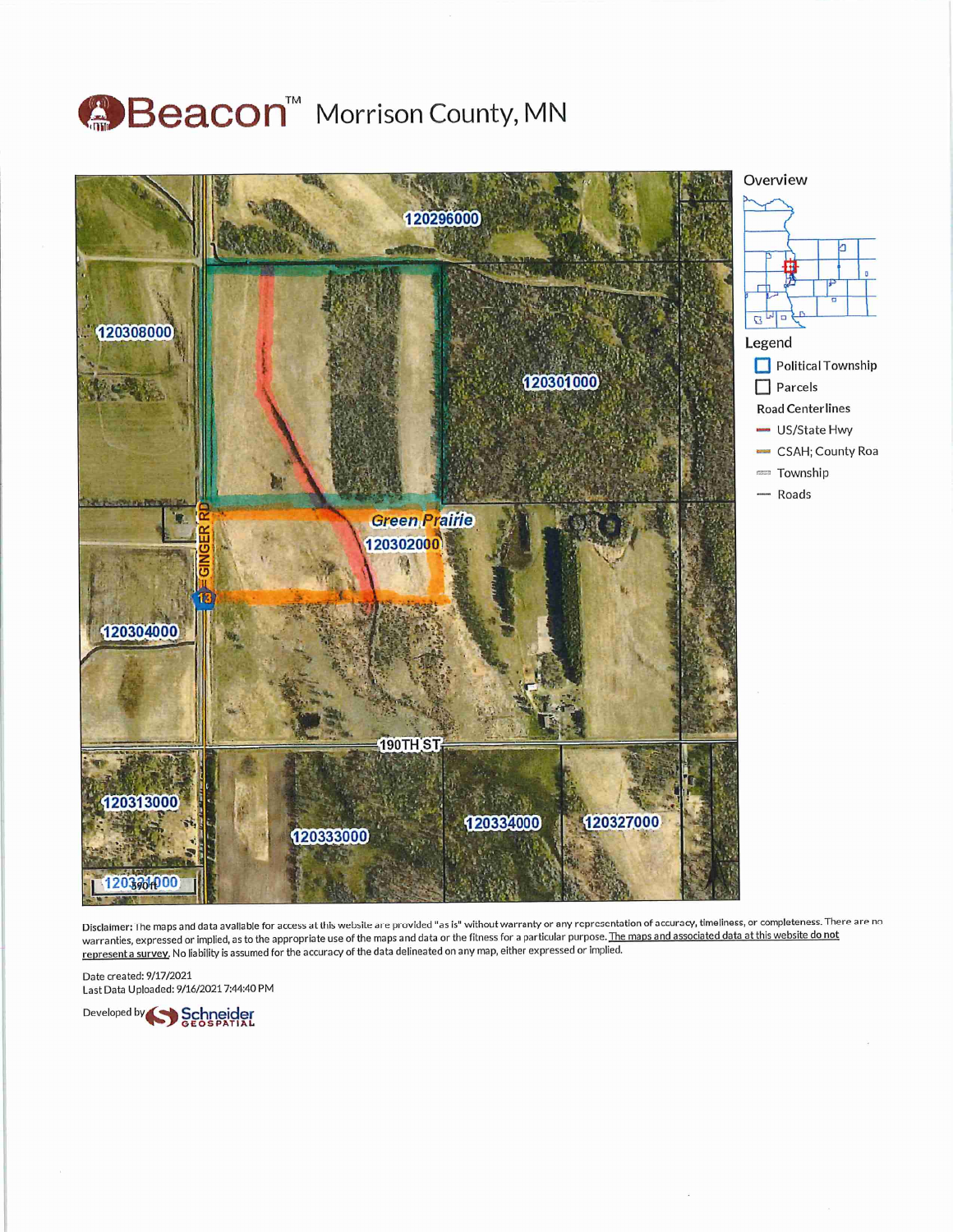#### MINNESOTA STATUTES 2020

#### 103E.401 USE OF DRAINAGE SYSTEM AS OUTLET.

Subdivision 1. Drainage outlet proceedings when purchasing wetlands. If the commissioner purchases wetlands under section 97A.145, the commissioner must recognize that when a majority of landowners or owners of a majority of the land in the watershed petition for a drainage outlet, the state should not interfere with or unnecessarily delay the drainage proceedings if the proceedings are conducted according to this chapter.

Subd. 2. Express authority necessary. After the construction of a drainage project, a public or private drainage system that drains property not assessed for benefits for the established drainage system may not be constructed to use the established drainage system as an outlet without obtaining express authority from the drainage authority having jurisdiction over the drainage system proposed to be used as the outlet. This section is applicable to the construction of a public or private drainage system that outlets water into an established drainage system regardless of the actual physical connection.

Subd. 3. Petition. A person seeking authority to use an established drainage system as an outlet must petition the drainage authority. When the petition is filed, the drainage authority in consultation with the auditor shall set a time and location for a hearing on the petition and shall give notice by mail and notice by publication of the hearing. The auditor must be paid the actual costs for the hearing notices by the petitioner.

Subd. 4. Hearing. At the hearing the drainage authority shall consider the capacity of the outlet drainage system. If express authority is given to use the drainage system as an outlet, the drainage authority shall state, by order, the terms and conditions for use of the established drainage system as an outlet and shall set the amount to be paid as an outlet fee. The order must describe the property to be benefited by the drainage system and must state the amount of benefits to the property for the outlet. The property benefited is liable for assessments levied after that time in the drainage system, on the basis of the benefits as if the benefits had been determined in the order establishing the drainage system.

Subd. 5. Private drainage system; outlet fee required. A private drainage system may not be constructed to use the established drainage system as an outlet until the outlet fee, set by order, is paid by the petitioner to the county treasurer where the petitioner's property is located.

Subd. 6. Paying outlet fee. The outlet fee for a proposed drainage project is a part of the cost of the proposed drainage project and is to be paid by assessment against the property benefited by the proposed drainage project, under section 103E.601, and credited to the established drainage system account.

Subd. 7. Unauthorized outlet. (a) The drainage authority must notify an owner of property where an unauthorized outlet into a drainage system is located and direct the property owner to block the outlet or otherwise make the outlet ineffective by a specified time. The outlet must be blocked and remain ineffective until:

(1) an outlet fee is paid, which is determined by the drainage authority based on the benefits received by the property for the period the unauthorized outlet was operational; and

(2) the drainage authority approves a petition for the outlet and establishes the outlet fee.

(b) If a property owner does not block or make the outlet ineffective after being notified, the drainage authority must issue an order to have the work performed to bring the outlet into compliance. After the work is completed, the drainage authority must send a statement to the auditor of the county where the property is located and to the property owner where the unauthorized outlet is located, containing the expenses incurred to bring the outlet into compliance and the outlet fee based on the benefits received by the property during the period the unauthorized outlet was operational.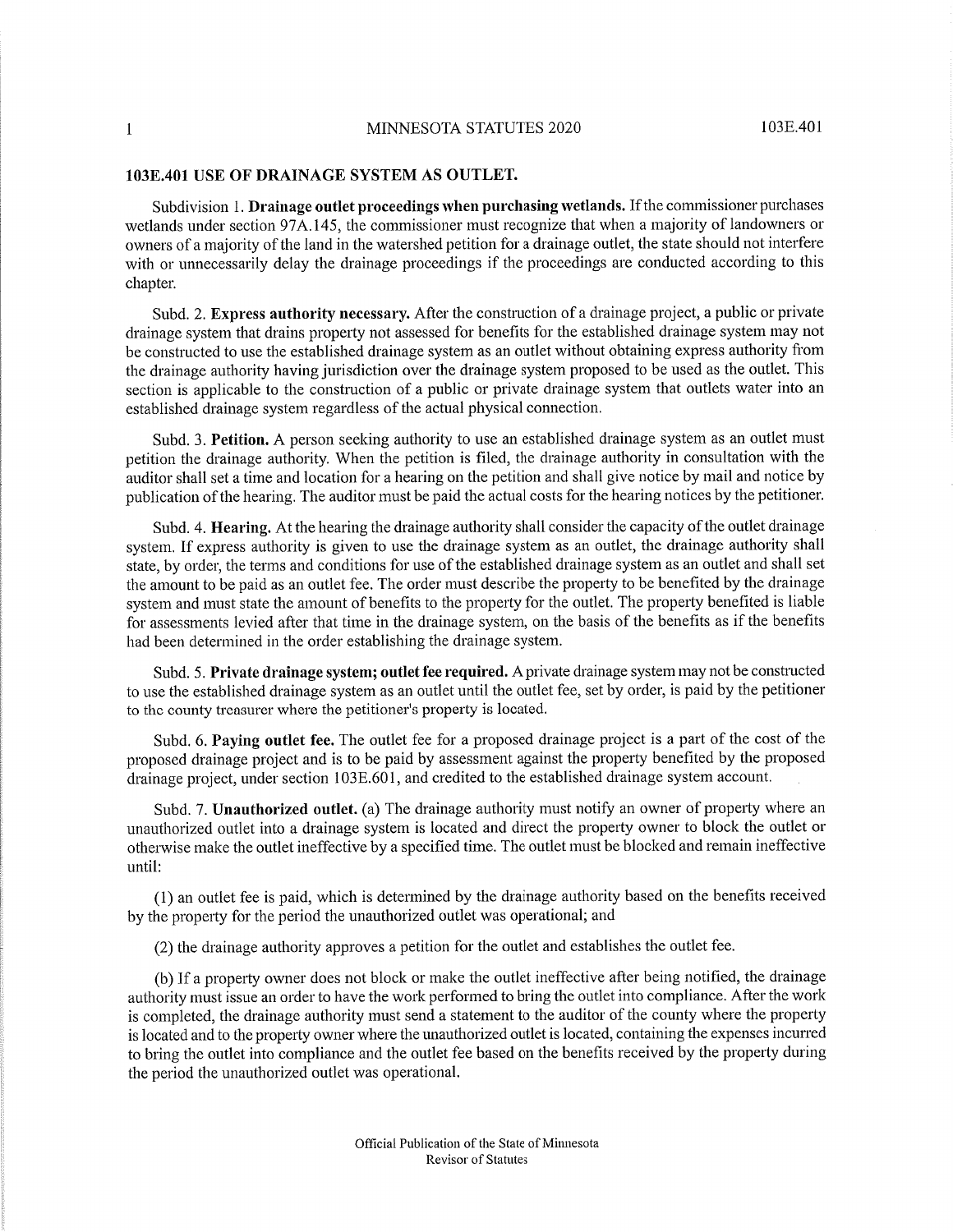103E.401

#### MINNESOTA STATUTES 2020

 $\overline{2}$ 

Subd. 8. Unauthorized outlet expenses; lien against property. (a) The amount of the expenses and outlet fee is a lien in favor of the drainage authority against the property where the unauthorized outlet is located. The auditor must certify the expenses and outlet fee and enter the amount in the same manner as other drainage liens on the tax list for the following year. The amount must be collected in the same manner as real estate taxes for the property. The provisions of law relating to the collection of real estate taxes shall be used to enforce payment of amounts due under this section. The auditor must include a notice of collection of unauthorized outlet compliance expenses with the tax statement.

(b) The amounts collected under this subdivision must be deposited in the drainage system account.

 $\mathcal{L}$ 

History: 1990 c 391 art 5 s 60; 2010 c 298 s 4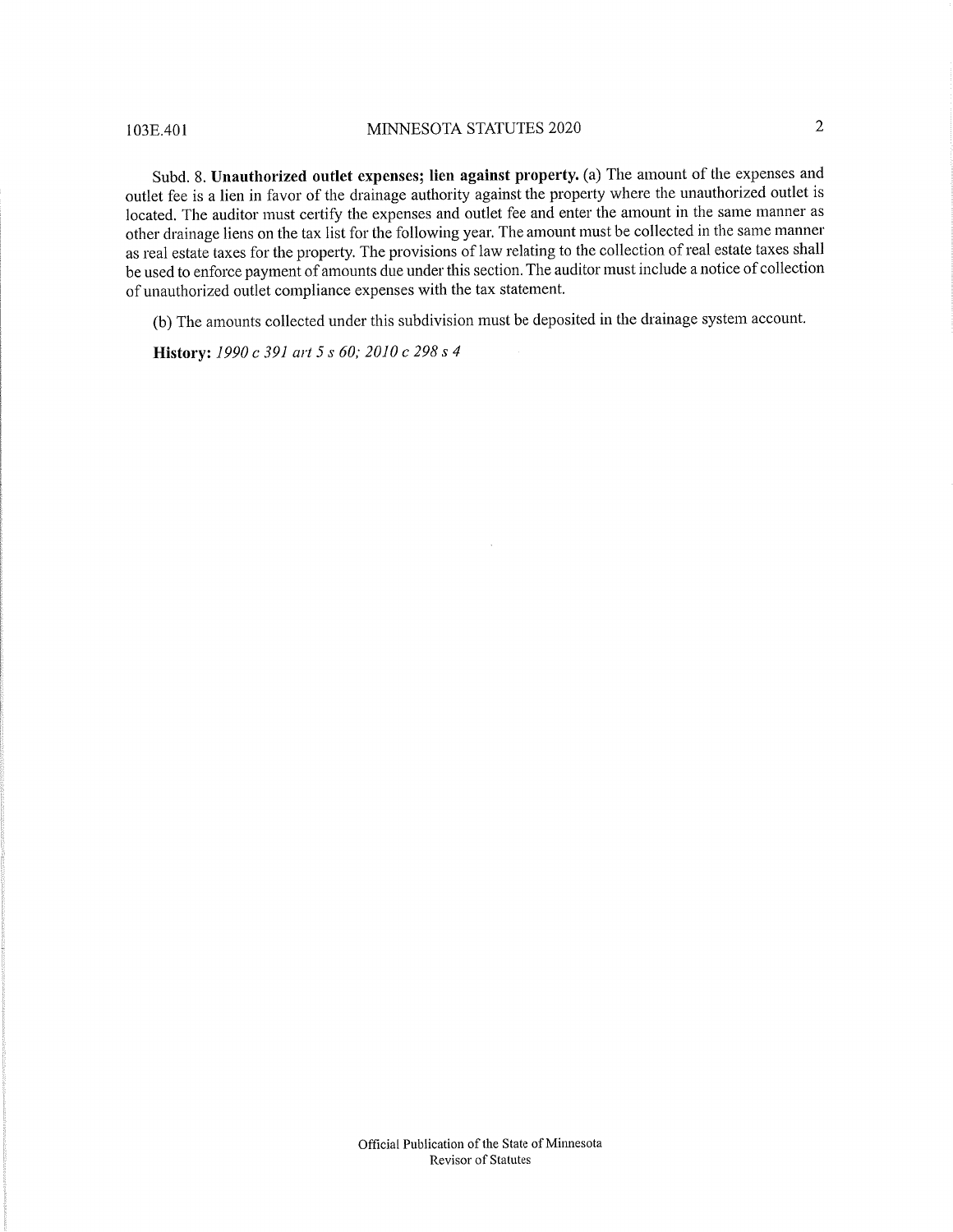# MORRISON COUNTY PUBLIC DITCH NUMBER 18, 18-1 and 18-2

**Engineers Inspection Report** 

Morrison County Ditch Authority

Prepared by

Steven C. Backowski

**Morrison County Engineer** 

Steven C. Backowski

**Morrison County Engineer** 

 $\begin{array}{c|c} \textbf{18286} \end{array}$ 

License No.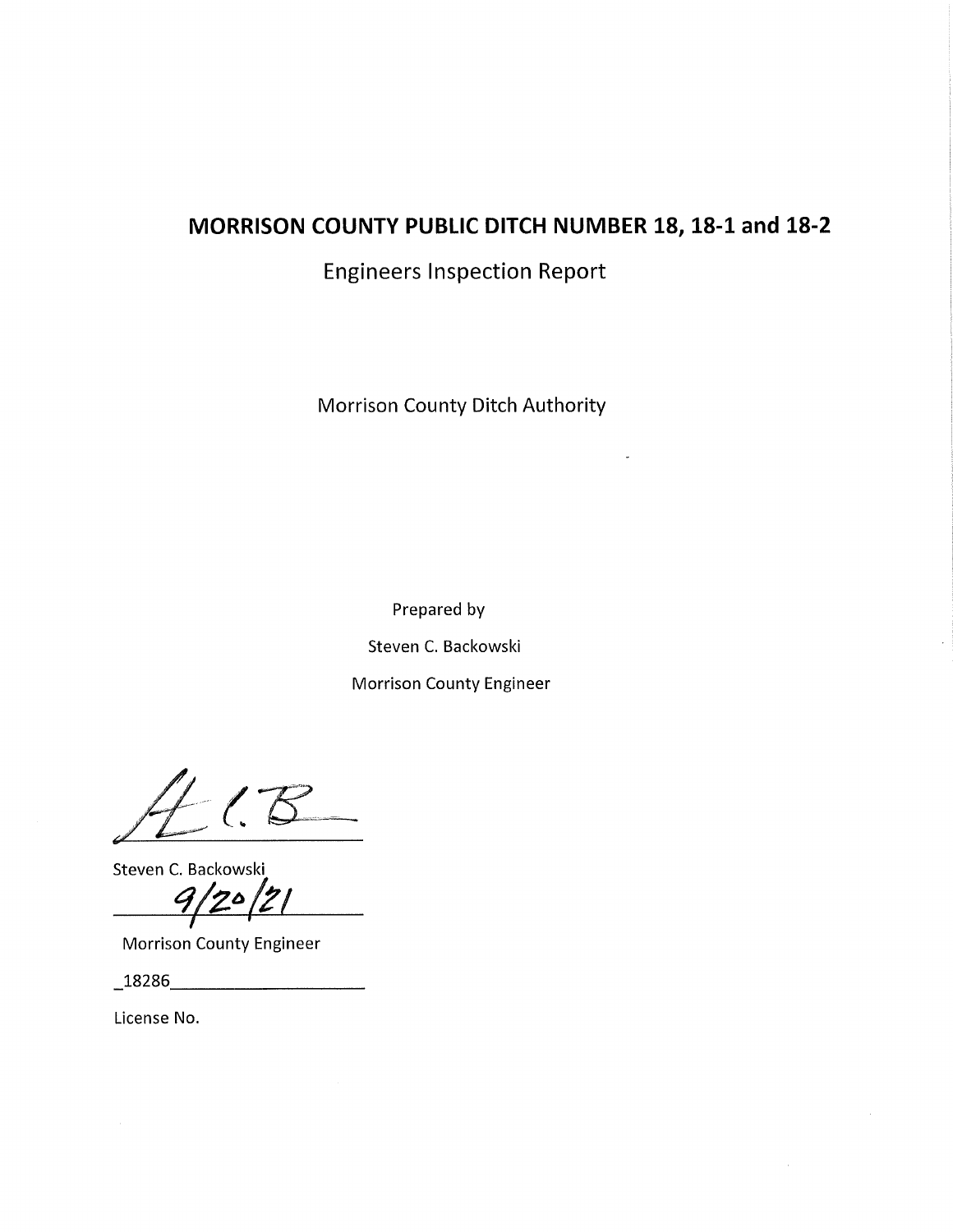Inspection Report PD 18 9-17-2021

## Public Ditch 18, 18-1 and 18-2 Location:

Public Ditch 18 Commencing in the NW1/4 of Sec. 9-39-29(Morrill Town) flowing in an easterly route through sections 16, 15, 14 and 13-39-29 continuing easterly through Sec. 18, 19 and 20-39-28 (LakinTown) to its discharge to the West Branch of the Rum River. Public Ditch 18-1 commencing in Sec. 10-39-29 flowing easterly through sections 11, 14, 18 and 13-39-29 discharging into PD 18 main. Public Ditch 18-2 commencing in section 16-39-29 flowing easterly through sections 15, 14, 23 and 13-39-29 and discharging into Public Ditch 18 main. Length of Public Ditch 18 main 6.23 miles, 18-1 is 2.40 miles and 18-2 is 2.38 miles for a total length of 11.01 miles.

# **Establishment:**

The records indicate that Public Ditch 18 system was established in 1905 and the main system consists of 32921 feet of open ditch with a 4 foot bottom and 1:1 side slopes along with Public Ditch 18-1 consisting of 12713 feet of open ditch constructed with a 3-foot bottom 1:1 side slope and Public Ditch 18-2 consisting of 12,606 feet of open ditch constructed with a 3 foot bottom and 1:1 side slopes. The average cut ranges between 3 to 4 feet with a high of 4.82 feet and a low of 1.40 feet. Plan and profile are on file with MCDPW.

### **Recent activity:**

In March of 2006 a permit to conduct a private repair on PD-18 main was issued to Wayne Juetten. In December of 2009 a permit to install a crossing of PD-18 main was issued to Scott Matvick. On April 23, 2021 the Public Works Department received a notice from a benefitted property owner that Public Ditch 18 was not functioning and in need of repair.

On July 7, 2020, the PD 18 main was flown with drone technology. On August 25, 2021 the PD 18-2 was flown and on September 8, 2021 the PD 18-1 was flown. The inspection of the system was made, and it was found to be out of repair with the channel being restricted with sediment, brush, trees, beaver cuttings, weeds and other vegetative material. On January 3, 2021 the department removed several beaver dams from the system.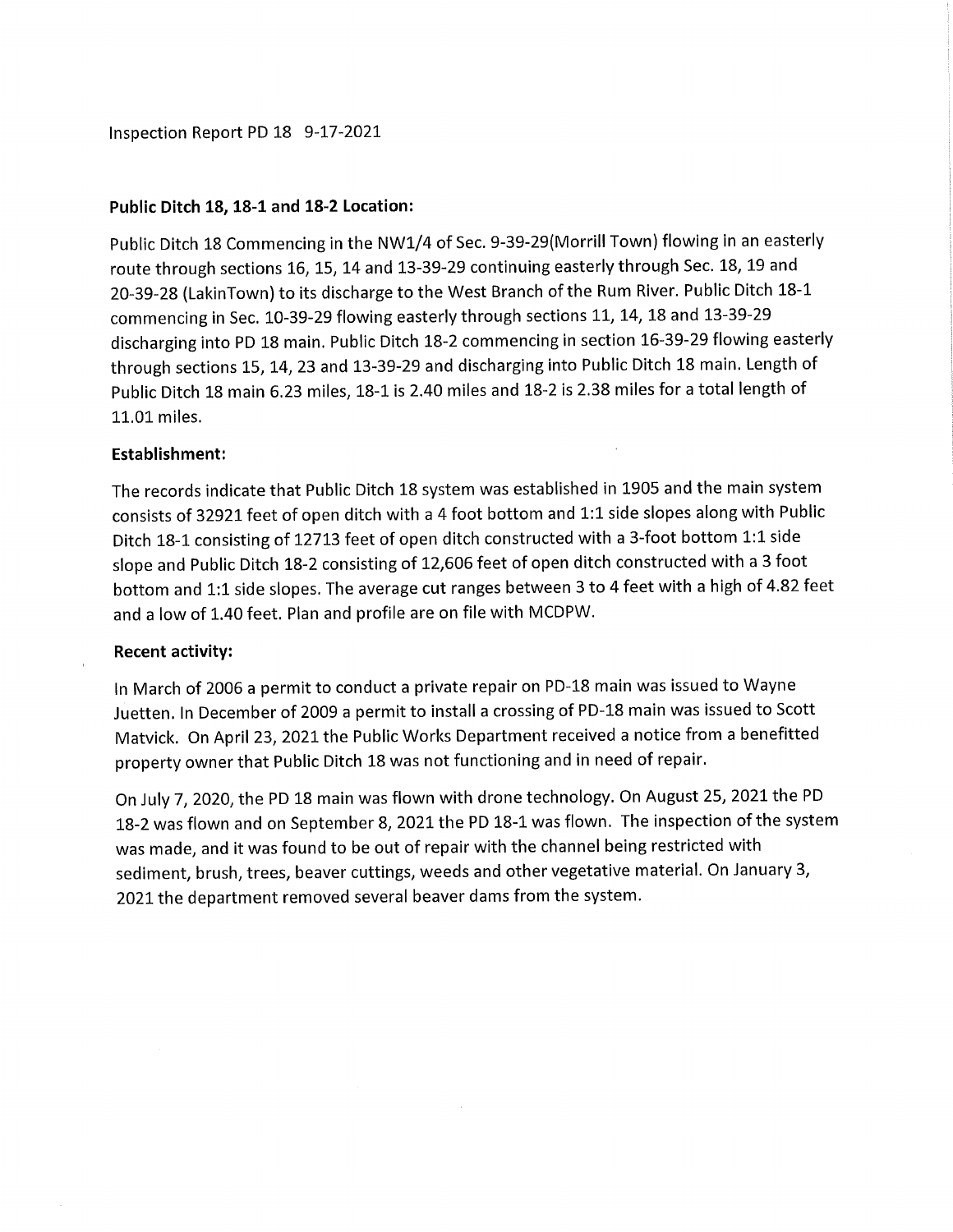#### **Findings:**

PD 18 is just over 11.0 miles in total length. The ditch is observable in the field as to its location. There is at least one location that alteration of the original alignment has taken place. There will need to be an engineering investigation of the records and documents to accurately locate the original alignment of this segment. The one rod perennial vegetation along the ditch is in place over all. There are five Morrill Township Road crossings and four County Road crossing on this system. The Morrill Township crossings will require the culverts at road crossing to be inspected and determination made as to their functioning and need of replacement. Cost of replacement are the responsibility of the road authority. Public Ditch 18 system itself is out of repair with it being choked off with vegetation, trees, brush, beaver cuttings and sentiment.

#### **Recommendation:**

It is my recommendation that the Ditch Authority authorize the Auditor/Treasurer to solicit comment from benefitted property owners on the repair of the system. Following receipt of their comments the Public Works Department will prepare the ditch report for the Ditch Authority. The comments and correspondence from benefitted property owners would be presented to the Ditch Authority along with the Repair Report. The Ditch Authority would then direct the Public Works Department as to what repair actions should be conducted on the ditch. The Ditch Authority will need to determine if the work is in the best interest of the affected property owners along with any other environmental and conservation considerations the Board feels is relevant.